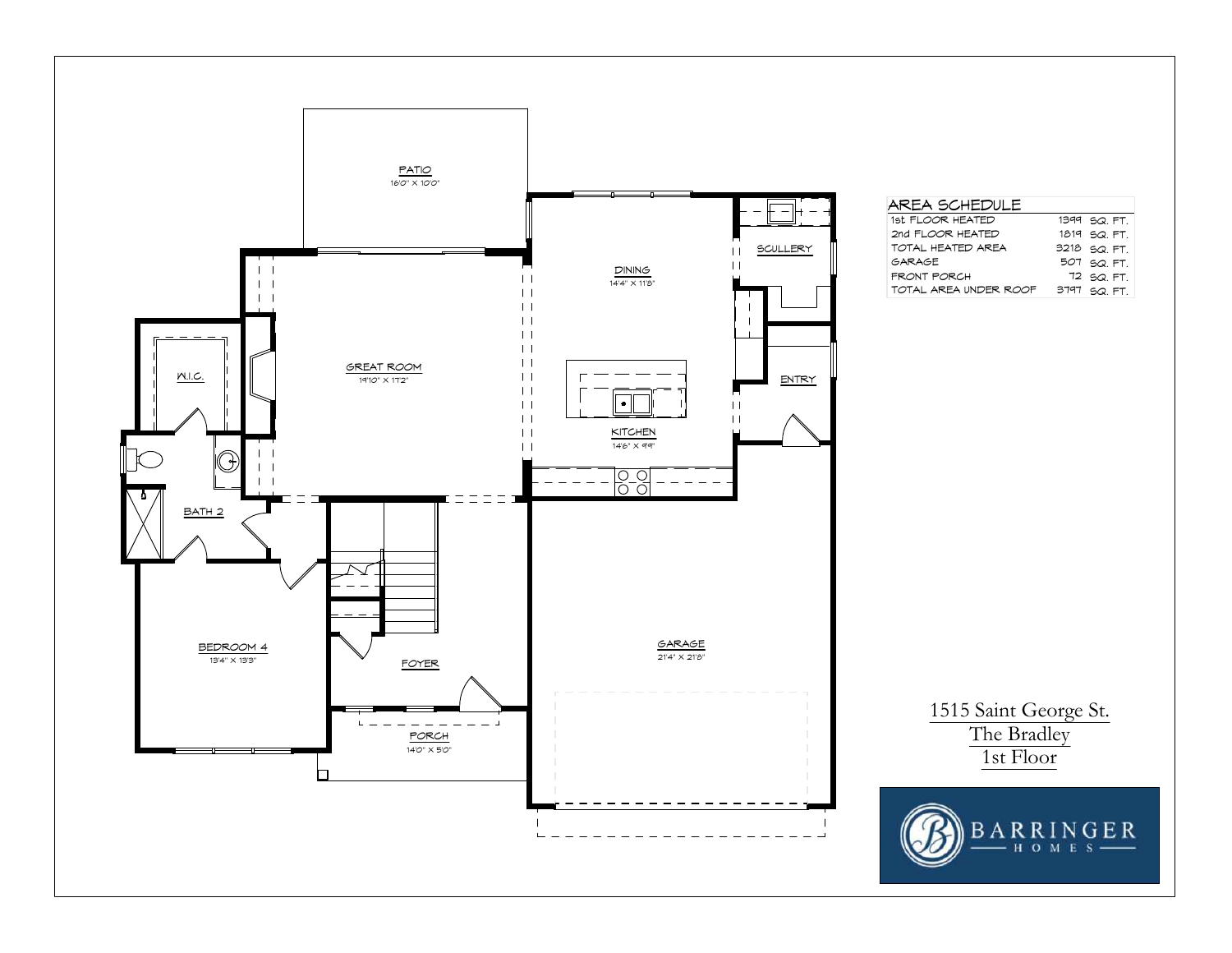

1515 Saint George St. The Bradley 2nd Floor

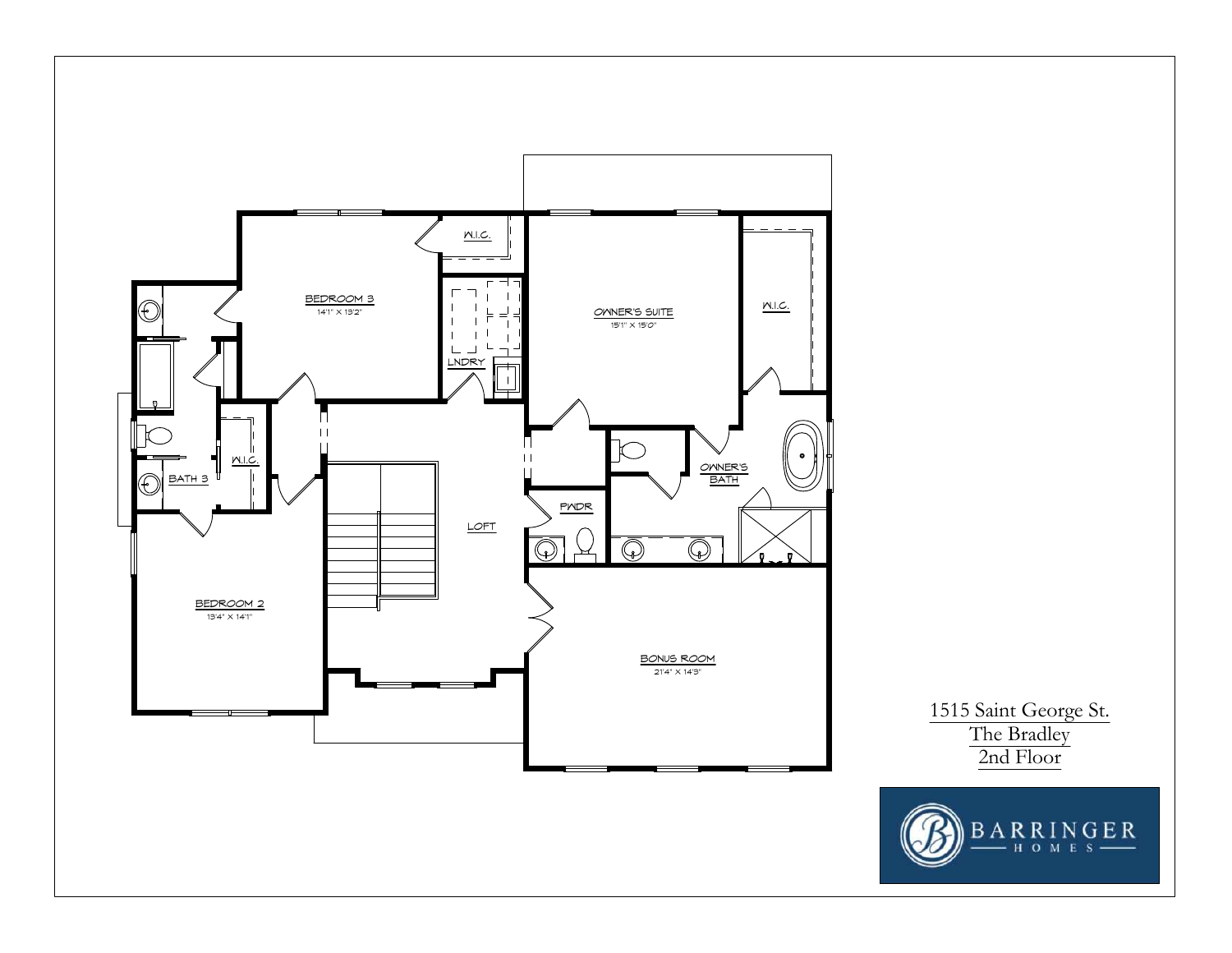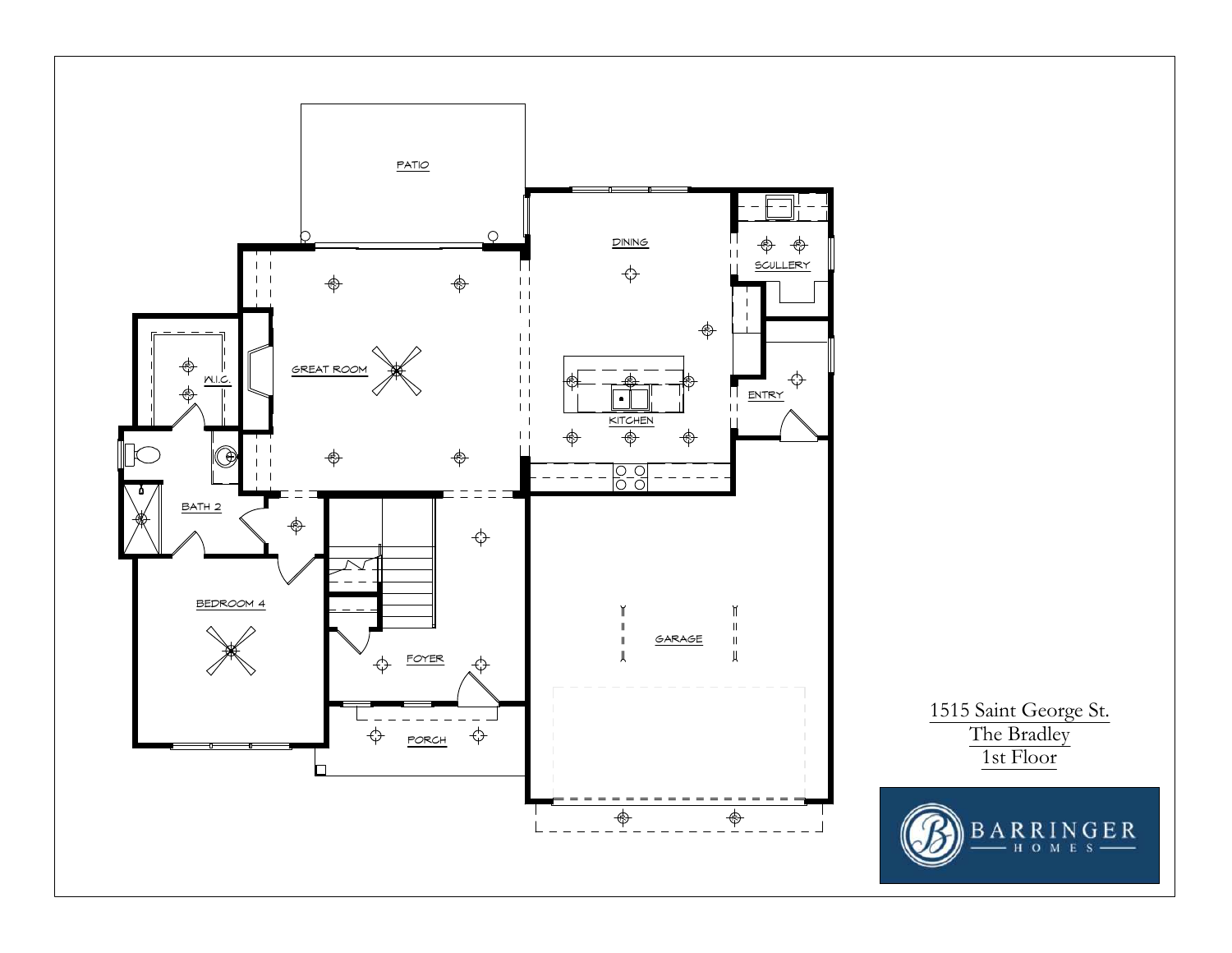

1515 Saint George St. The Bradley 2nd Floor